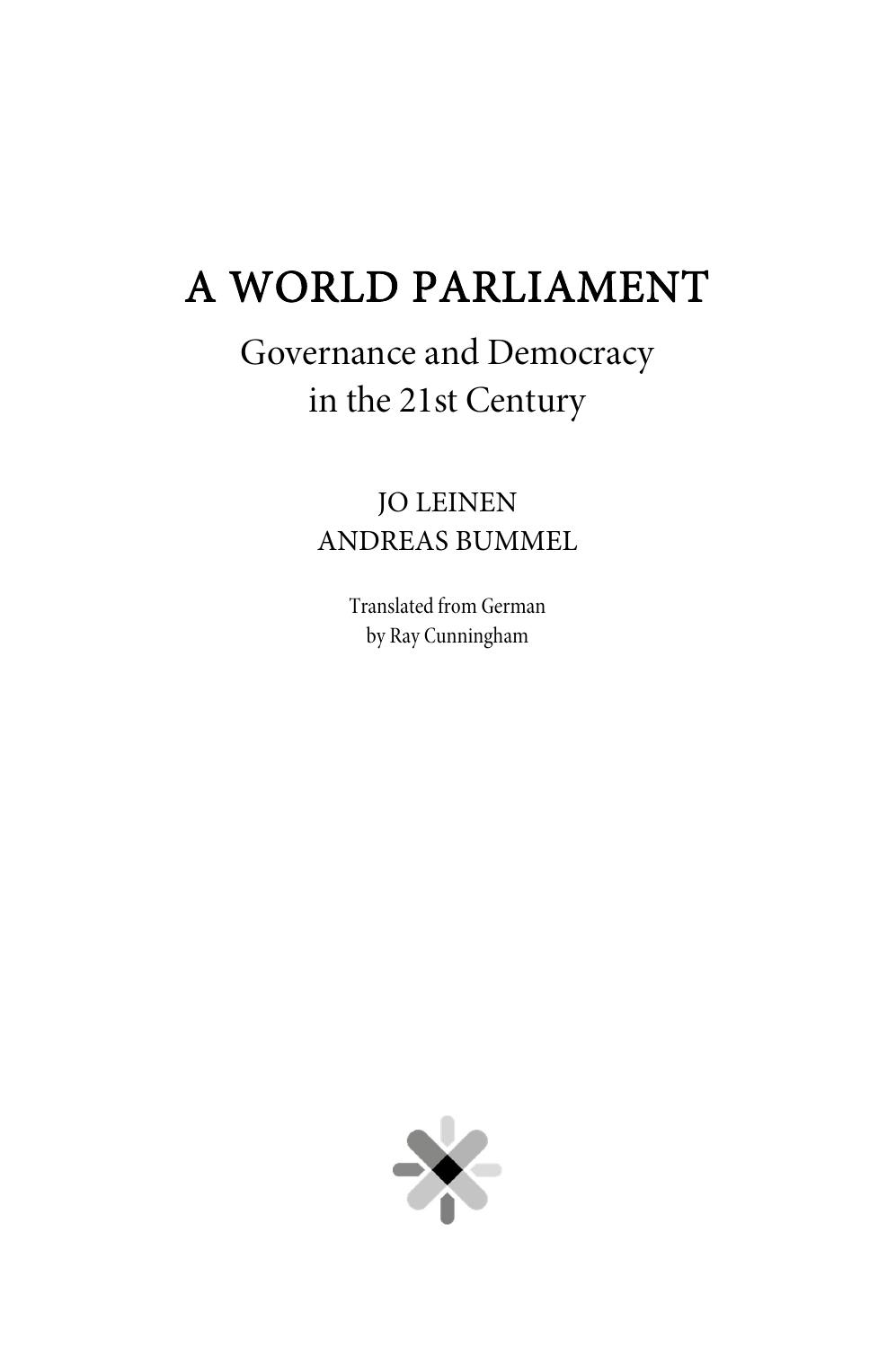# **Detailed Contents**

|--|--|

### PART I

## The idea of a world parliament: its history and pioneers . . . . . . . . . . . . . . . . . . . . 6

1. From the Stoics to Kant: cosmopolitanism, natural law, and the idea of a contract ........................................................................... 8

Cosmopolitanism in ancient Greece 8—Cosmopolitan roots in India and China 9— Vitoria's 'republic of the whole world' 10—Conceptions of peace under 'the sovereign power of the state' 12—The idea of the social contract in Hobbes and Locke 13—The social contract and Wolff's 'Völkerstaat' 16—Kant's cosmopolitan project 17

2. The 18th century: enlightenment, revolutions, and parliamentarism..... 20

The American federal state and representative democracy 20—The historical roots of parliamentarism 22—Cosmopolitanism in the French Revolution 24—Cloots' 'republic of humanity' 25—The end of cosmopolitanism 26

3. From Vienna to The Hague: the dynamics of integration and the inter-parliamentary movement .................................................. 27

Sartorius' 'peoples' republic' 27—Pecqueur's concept of worldwide integration 28— Pecqueur's world federation and world parliament 29—Tennyson's 'Parliament of Man' 31—The long struggle to extend the right to vote 32—The birth of the inter-parliamentary movement 33—The establishment of the IPU 34—The Hague Peace Conferences as a catalyst 35—Internationalism in the USA 36—An initiative at the IPU 37— Arguments emerging out of the German peace movement 39

4. World War and the League of Nations ......................................... 42

The programme of the 'Round Table' group 42—The theory of sociocultural evolution and a world federation 43—A world parliament on the Versailles agenda 44—The 'German Plan' for the constitution of the League 46—Disappointment over the League of Nations 46

5. The Second World War and the atomic bomb: World Federalism in the early days of the UN ........................................................... 50 Federalism under pressure from fascism 50—The growth of world federalism 51— Planning the post-war order 53—Fundamental criticism of the UN, and the shock of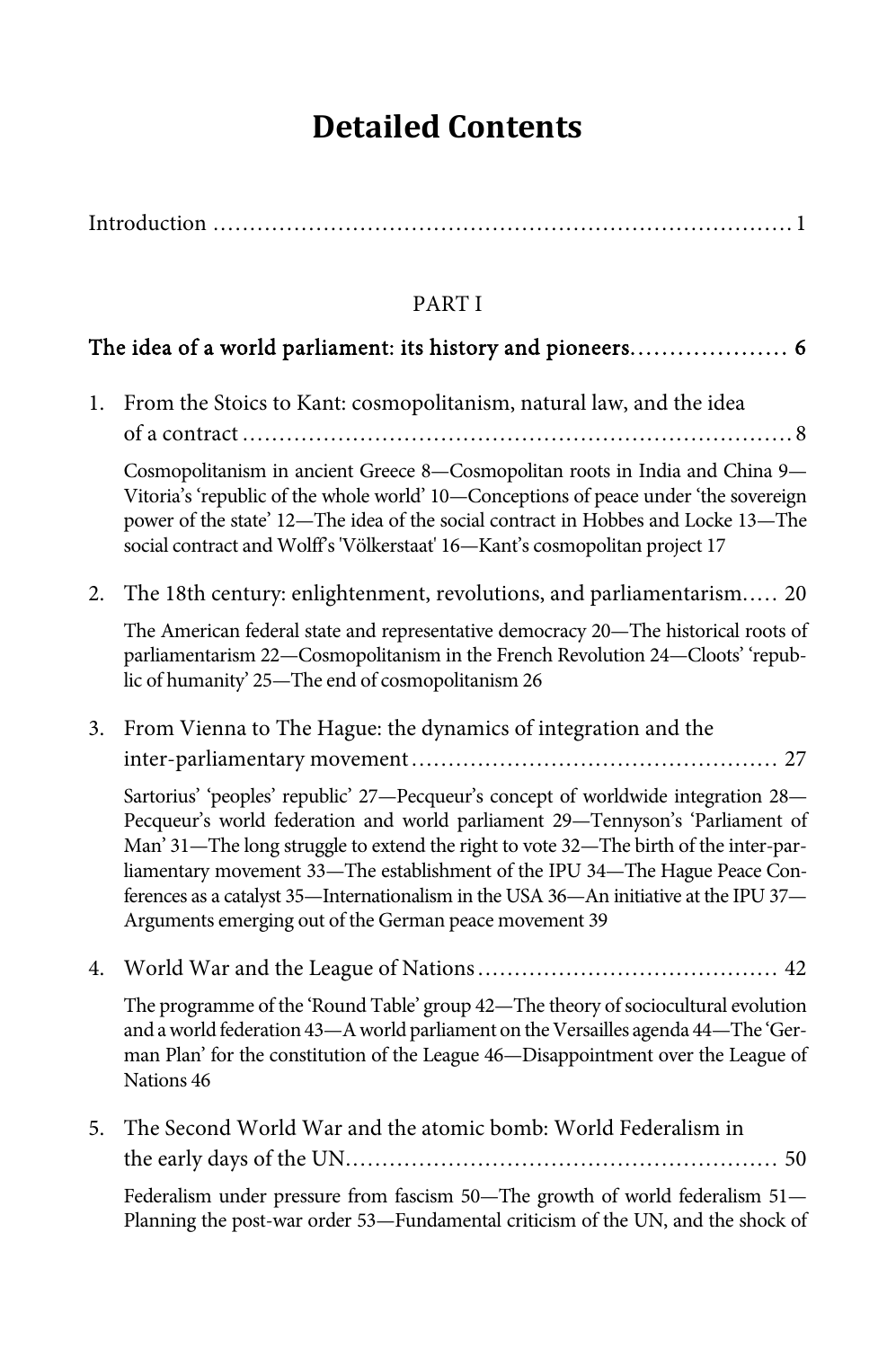the atom bomb 54—Prominent support for a federal world order 55—Reves' critique of democracy, the nation state and sovereignty 56—Albert Einstein and Albert Camus as advocates 57—The position of the Catholic Church 58—The British initiative of Nov. 1945 59—The issue of a Charter review conference 60—The foundation of the Council of Europe 62—Sohn's proposal for a parliamentary assembly at the UN 62—Models for a world constitution 63—The Clark and Sohn model 64—CURE's deliberations and conclusions 65—Parliamentary cooperation for a world federation 66

6. Bloc confrontation and the rise of the NGOs ................................. 68

World federalism caught between the fronts in the Cold War 68—The federalist movement and the founding of NATO 68—The declining popularity of world federalism and a world parliament 69—The World Order Models Project 71—The growing importance of NGOs 71—The idea of a 'second chamber' 73—The issue of weighted voting in the UN General Assembly 74—Bertrand's report 75— Perestroika and Gorbachev's initiative 76

7. The end of the Cold War: the democratization wave, and the revitalization of the debate ........................................................ 79

The democratization wave 79—The revitalization of the debate 80—A UN parliamentary assembly as a strategic concept 81—Support for a world parliament and a UNPA 82— The report by the Commission on Global Governance 85—The report by the World Commission on Culture and Development 87

8. Democracy in the era of globalization .......................................... 88

Globalization and the nation state 88—The theory of 'cosmopolitan democracy' 90— The Falk and Strauss essays 93—A community of the democracies? 94— Höffe's federal world republic 95—The call for a WTO parliament and the role of the IPU 97—Other initiatives towards a world parliament and a UNPA 98

9. The 'War on Terror', the role of the IPU, and the Campaign for a UN Parliamentary Assembly .................................................... 102

The ban on landmines, the International Criminal Court and the World Social Forum 102—New contributions on the idea of a global parliament 103—The Lucknow conferences 104—9/11 and global democracy 105—The report by the German Bundestag's Enquete Commission 106—The report by the World Commission on the Social Dimension of Globalization 107—The Ubuntu Forum campaign 108—The Cardoso panel report 108—Growing support for a UNPA 111—The international campaign for a UNPA 114—Calls for a UNPA since 2007 117—The third World Conference of Speakers of Parliament 120—The European Parliament Resolution of 2011 121—The de Zayas recommendations 123—Later developments 124—The report by the Albright-Gambari Commission 126—The election of Trump and ongoing efforts 127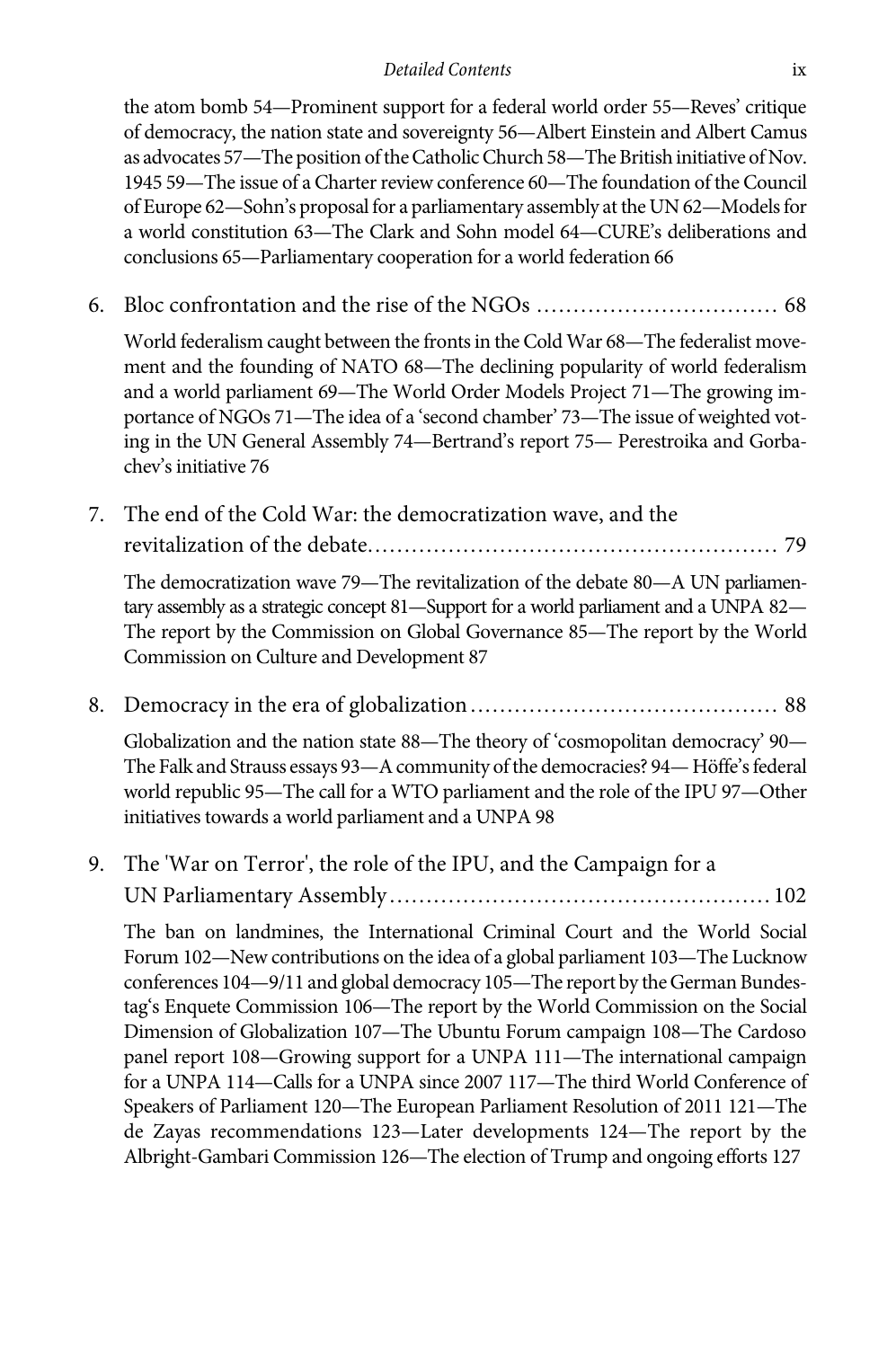#### PART II

#### Governance and democracy in the 21st century . . . . . . . . . . . . . . . . . . . . . . . . . . . 129

10. The Anthropocene, planetary boundaries, and the tragedy of the commons ........................................................................... 132 The era of humankind 132—Earth system boundaries 133—The problem of voluntarism 135—The 'tragedy of the commons' 137—The management of global common goods 139—The problem of the generations 140—Global majority decision-making 141— The tragedy of international law 143 11. Overshoot, the 'Great Transformation', and a global eco-social market economy ................................................................... 144 Overshoot and ecological footprint 144—The end of the Utopia of growth 145—The challenge of global eco-social development 146—'Political barriers' as the main obstacle to transformation 147—The process of state formation and the rise of the market economy 148—The 'double movement' between market fundamentalism and state interventionism 149—A global eco-social market economy 150 12. Turbo-capitalism, the financial crisis, and countering global deregulation ........................................................................ 153 The relevance of the 'double movement' and the emancipation question 153—The financial crisis and the continuing systemic risk 154—State intervention to stabilize the financial system 156—The financial system as a 'priority global public good' 157—The anarchic system of international law 158—Liberalism, Laissez-faire and the question of a world state 159—The global race to deregulate 160—The key role of tax havens and anonymous shell companies 161—The hidden trillions 164—Global state formation as the goal of the counter-movement 165 13. A world currency, global taxation, and fiscal federalism ................... 167 A world currency and a world central bank 167—The impact of national monetary policy and currency wars 168—Recent proposals for a world reserve currency 169—The fiscal race to the bottom 170—Uniform taxation of multinational corporations 172— Rejection by the OECD 173—Global fiscal federalism and the restitution of fiscal sovereignty 174—Ideas for global taxes 175—The management, supervision and expenditure of global tax revenues 176 14. World domestic policy, trans-sovereign problems, and complex interdependence ................................................................... 179

'Trans-sovereign problems' 179—The concept of interdependence 180—Transgovernmental networks and the merging of domestic and foreign policy 181—The evolutionary phases of the international order 183—Sovereignty and the era of 'implosion' 184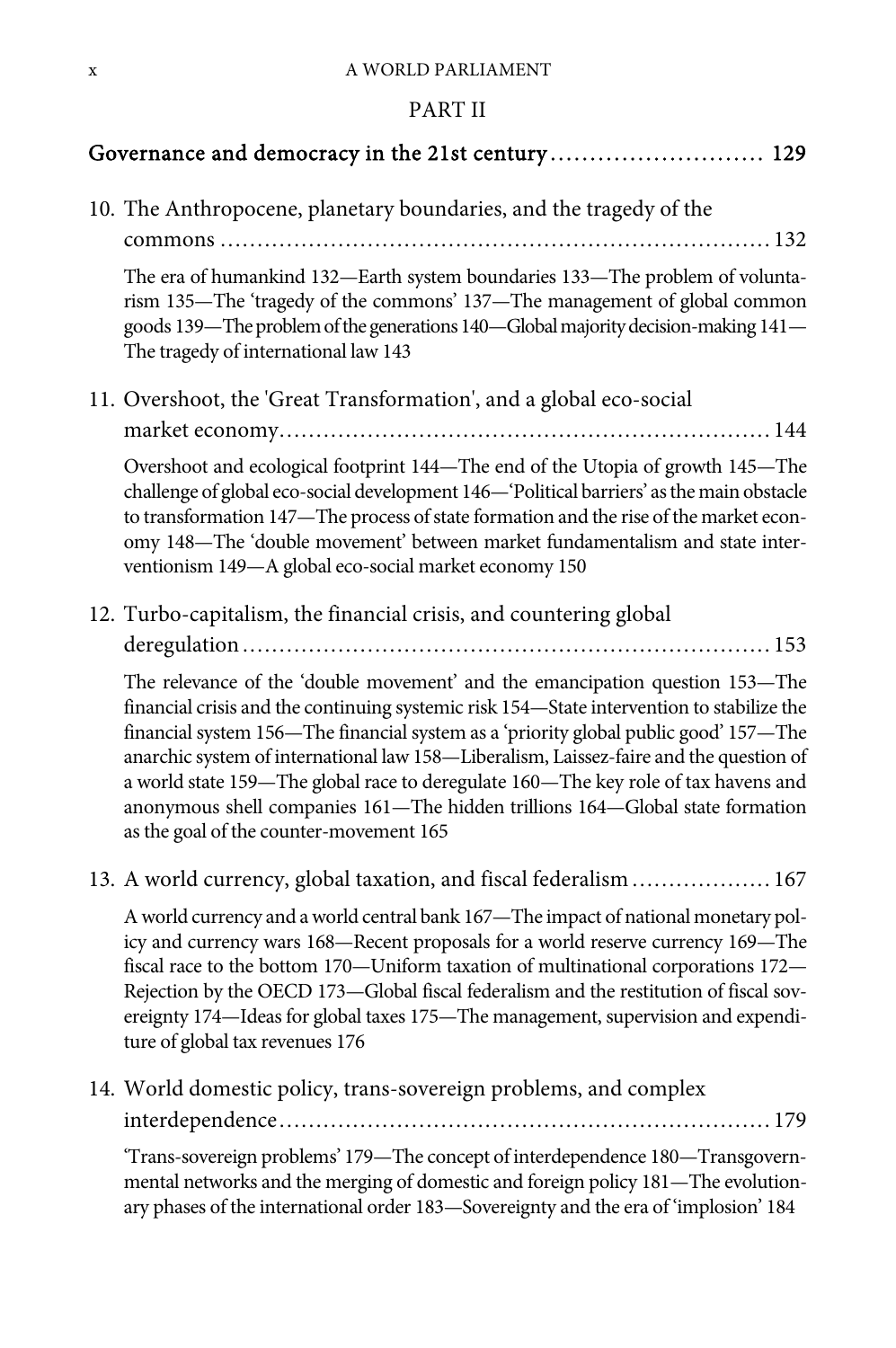15. The fragility of world civilization, existential risks, and human

evolution ............................................................................ 187

The potential for worldwide collapse 187—The Genome as part of the heritage of humankind 188—Reprogenetics 189—Transhumanism and artificial intelligence 190— Autonomous weapons systems 191—Bioterrorism, nanobots and new pathogens 193— The need for regulation under global law 194

16. The threat of nuclear weapons, disarmament, and collective security ... 196

Nulcear war as 'the end of all things' 196—The danger of nuclear war 197—The risk of nuclear accidents 198—The unfulfilled commitment to general and complete disarmament 200—The architecture of nuclear disarmament 202—The link between nuclear and conventional disarmament 204—The McCloy-Zorin Accords 206—The unrealized peace concept of the UN Charter, and UN armed forces 207—The four pillars of a world peace order 209—The role of a World Parliament 210

17. Fighting terrorism, 'blowback', and data protection ........................ 212

The 'war on terror' as an end in itself 212—The covert warfare of the USA 212—The consequences of US foreign policy and the 'war against terror' 213—Human rights violations and the USA's drone warfare 215—The roots of transnational terrorism and the relevance of a World Parliament 216—The global surveillance system and universal disenfranchisement 219—Global data protection legislation 221

18. A world law enforcement system, criminal prosecution, and the post-American era ................................................................ 223

The need for world police law and a supranational police authority 223—The failure of classical sanctions 224—A supranational police to support the ICC 225—Extending the prosecuting powers of the ICC 227—Strengthening international criminal prosecution and a World Parliament 229—Interpol and accountability 231—A World Parliament as an element of world police law 232—The role and significance of the USA 235

19. Global food security and the political economy of hunger ................. 238

The extent of worldwide hunger and the right to adequate nutrition 238—Population growth and food production 240—The fragility of global food supply 242—Dependence on oil and phosphates 244—Hunger as a problem of political economy 244— The relevance of democracy and the international system 245—Agricultural subsidies, the WTO and food security 247—Commodity markets and financial speculation 248— Food security as a global public good and the failure of the G20 249—The FAO, a World Food Board and global food reserves 250—Free trade, food security and a world peace order 252—Democratising global food policy and a World Parliament 253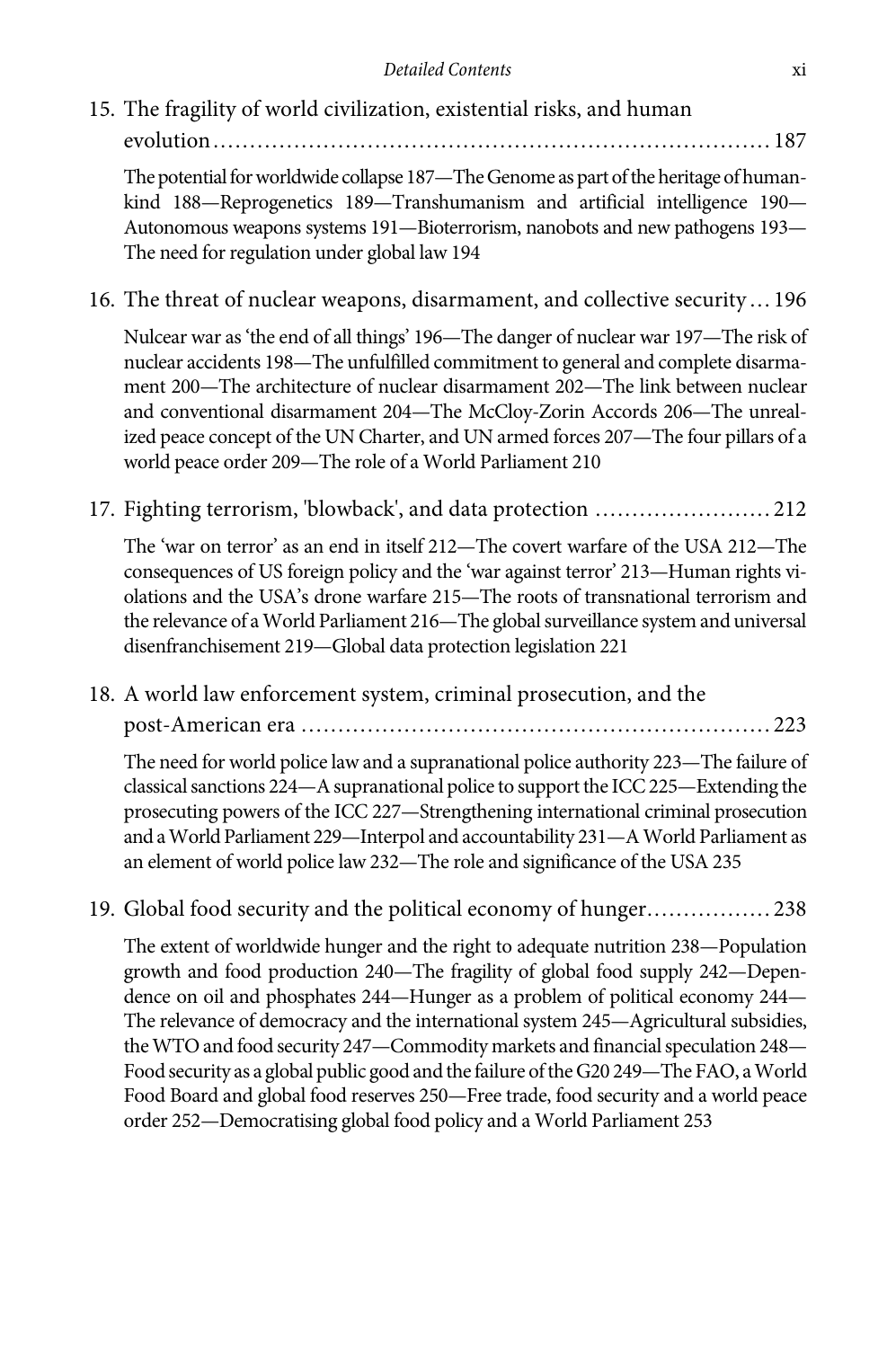20. Global water policy ............................................................... 256

The state of drinking water supply 256—Water security as a global concern 257—The democratic deficit in water governance and a World Parliament 259

21. The elimination of poverty, and basic social security for all ............... 262

Poverty as a key issue 262—Extreme poverty and the right to an adequate standard of living 262—The need for a new approach to international development 265— Economic growth is not enough 266—Social security as the foundation of a planetary social contract 267—A global basic income 268—Universal access to the global commons 270—The dream of a life free from economic compulsion 270

22. Global class formation, the 'super class', and global inequality ............ 272

The emergence of global class conflicts and the role of the middle class 272—The global precariat 274—The concept of the Multitude 275—The super rich and global power structures 277—The transnational capitalist class 279—A transnational state apparatus 280—The interconnections between transnational corporations 281—The need for a global antitrust authority 282—Global inequality and instability 284— Inequality as the cause of the financial crisis 285—The growth of capital investments and a global tax on capital 286—The need for global public policy instruments and a World Parliament 287—A new global class compromise 289

23. The debate on world government, the age of entropy, and federalism ........................................................................... 290

The global elite and the question of a world government 290—The spectre of a global Leviathan 292—Hierarchical order and complexity 294—Different types of hierarchies 294—The principle of subsidiarity 295—The fragmentation of global governance and international law 296—Coherent world law and a World Parliament 298— The bewildering world order and the 'age of entropy' 298—The entropic decline of world civilization? 300—World federalism as a means of reducing complexity 301—A world state as a taboo topic 302—The teetering paradigm of intergovernmentalism 303— The standard reactionary arguments 305

24. The third democratic transformation and the global democratic

deficit ................................................................................ 307

The waves of democratization 307—Economic development and democracy 309—The post-industrial transformation in values 310—Democracy as a universal value 312— The right to democracy 313—The undermining of democracy by intergovernmentalism 315—The influence of transnational corporations 317—The example of the Codex Commission 317—Fragmentation as a problem of democracy 319—The dilemma of scale 320—The concept of a chain of legitimation 320—Output legitimation 321— Accountability to the world's citizens 323—Equality and representation in international law and world law 324—The third democratic transformation 326— International parliamentary institutions 328